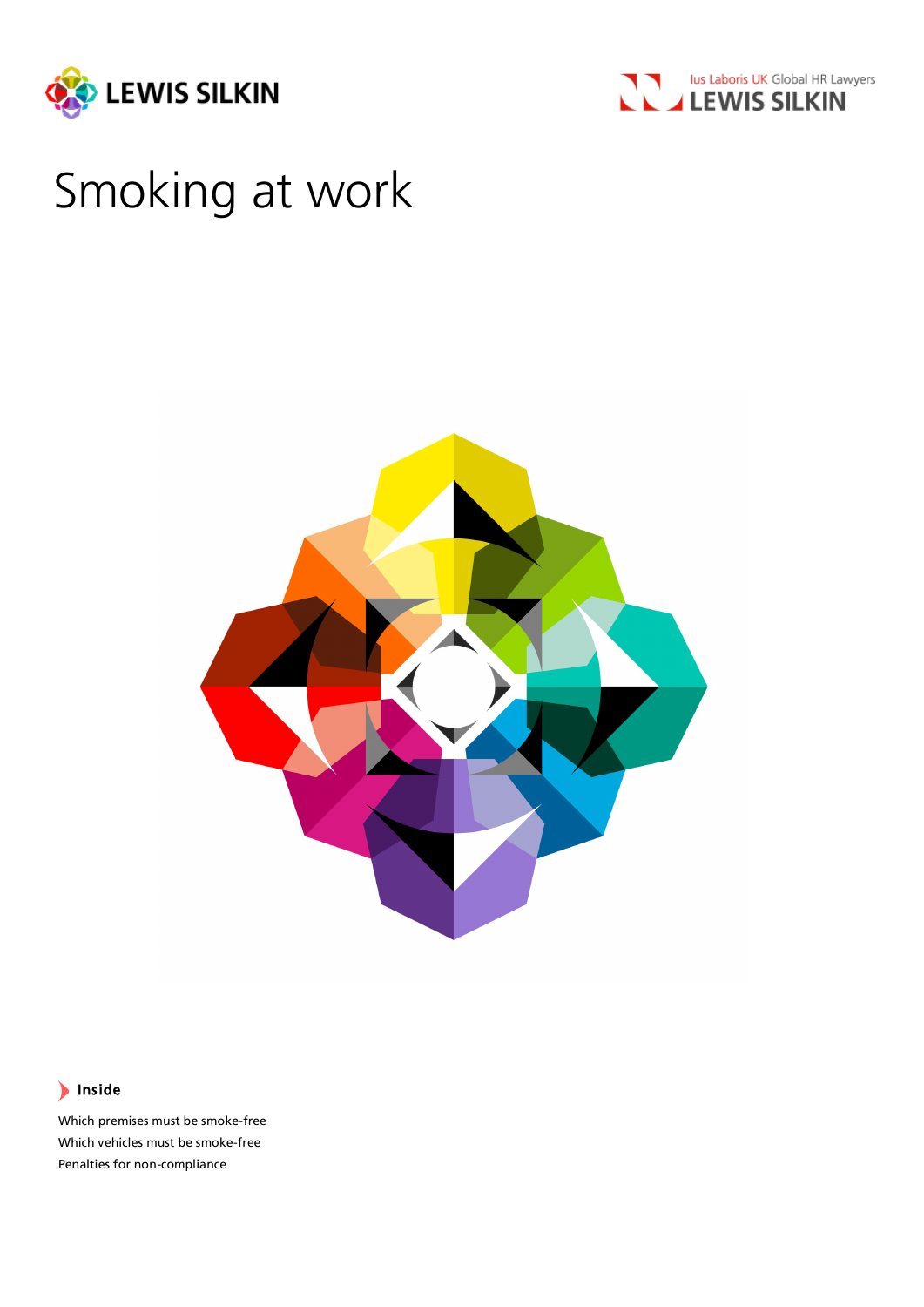# inbrief



# **Introduction**

Following the introduction of the smoking ban in England in July 2007, it is a criminal offence in England, Scotland, Wales and Northern Ireland to smoke in virtually all enclosed public places and workplaces, on public transport and in work vehicles used by more than one person.

# What is 'smoking'?

Smoking is defined as smoking tobacco or anything which contains tobacco, or smoking any other substance, and includes being in possession of anything lit which contains tobacco, or being in possession of any other lit substance in a form in which it could be smoked.

Basically, this covers all forms of smoking, including cigars, pipes and shishas. Provided the substance is lit, there is no need for it to be inhaled for it to be covered.

#### Where is sm oking banned?

Smoking is banned in two main areas – in enclosed or substantially enclosed premises and in enclosed vehicles (with some exemptions – see below). If the premises are not enclosed or substantially enclosed and if the vehicle is not enclosed, smoking is allowed.

Premises

Premises are 'enclosed' if they have a ceiling or roof and (apart from doors, windows and passageways) are wholly enclosed whether permanently or temporarily.

Premises are 'substantially enclosed' if they have a ceiling or roof but have openings in the walls which make up, in aggregate, less than 50% of the total area of the walls. (In calculating the area of an opening or an aggregate area of openings you ignore openings in which there are doors, windows or other fittings that can be opened or shut).

'Roof' includes any fixed or moveable structure or device which is capable of covering all or part of the premises as a roof, including, for example, a canvas awning. Any premises without a roof are exempt from the ban.

#### Vehicles

A vehicle (or part of a vehicle) counts as enclosed if it is enclosed wholly or partly by a roof and by any door or window that may be opened.

Smoking is allowed in any vehicle which has its roof completely stowed away.

#### When is smoking in premises banned?

It's probably easier to say when it isn't banned:

- If only one person ever works in the premises and the public is never given access to them, then smoking is permitted
- If the premises are only ever used by one person and the public is given access for reasons other than to seek or receive goods or services, smoking will also be permitted when the public is not present. However, smoking is banned at all times in such premises if the public is given access to seek or receive goods or services
- In private dwellings, unless work is carried out there (see the next section for details on this)

So where more than one person works in the premises, even if they do not work together, smoking is forbidden. 'Work' means both paid and voluntary work.

#### Private dwellings

In general the smoking ban does not apply to private dwellings. However there are some complex exemptions relating to private dwellings in which work is carried out. This is the most complicated part of the legislation, and we do not have space to explain it in detail but, in essence, smoking is forbidden in any part of a private dwelling which is used solely as a place of work:

- by two or more people who do not live there
- by someone who does not live there and someone who does
- by one person who works there (whether they live there or not), and people who do not live there come to give or receive goods or services

except where the work is solely:

- to provide care for a person living in the dwelling
- to assist in domestic work for the household of the dwelling
- to maintain the structure or fabric of the dwelling
- to install, maintain or remove services provided to the dwelling for the benefit of persons living in it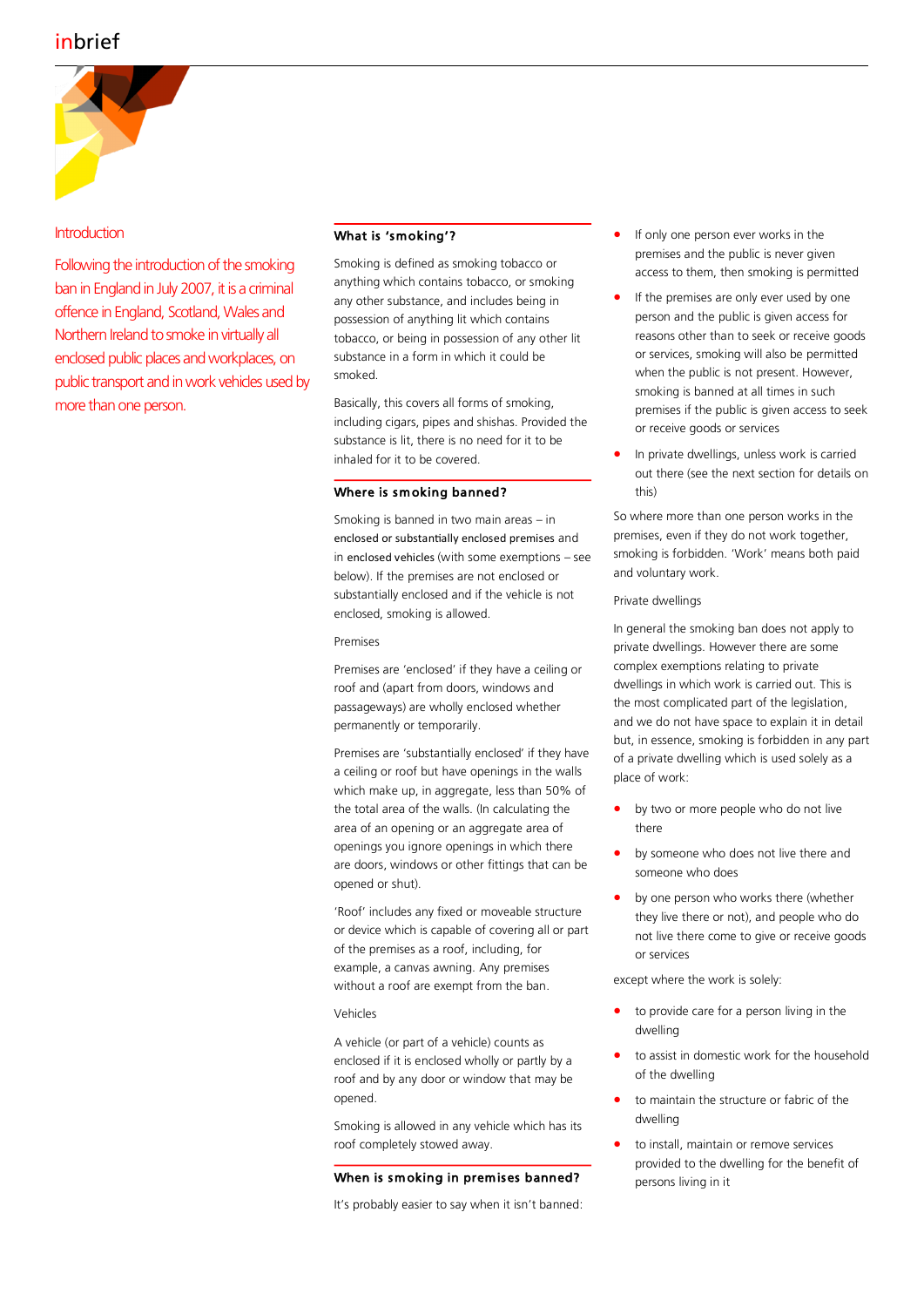

#### What about vehicles?

This is a little simpler. If a vehicle is 'enclosed' (meaning where it is enclosed wholly or partly by a roof and by any door or window that may be opened) smoking is banned where it is used by members of the public or a section of the public (whether or not for reward or hire) and where it is used in the course of paid/ voluntary work by more than one person.

The only exceptions are where the roof is completely stowed away while conveying passengers; or where the vehicle is used primarily for the private purposes of a person who either owns it or has a right to use it which is not restricted to a particular journey.

So, smoking will only be banned in a company car if it is shared by two or more staff (even if they don't use it at the same time). Someone who uses their own private car for work purposes will, however, be allowed to smoke in it.

#### Some more exemptions

Other areas which are not covered by the smoking ban include:

- A designated smoking bedroom in a hotel, guest house, inn, hostel or members' club, provided the room is only used as a bedroom, is completely enclosed (except for windows and doors, which must mechanically close if they open into a smoke-free area), is ventilated only to the outside or into another designated smoking bedroom and which is clearly marked as a bedroom in which smoking is permitted
- Dormitories, or other rooms that the management makes available for sharing, are not covered by this exemption and must be smoke-free
- Designated rooms in care homes, hospices and prisons which are used as accommodation for over 18s. Similar rules apply as for hotels etc, save that designated smoking rooms in prison do not have to be completely enclosed
- In theatres and other places where the 'artistic integrity of a performance' makes it appropriate for a performer to smoke (in which case the part of the premises in

which he is performing is not smoke-free in relation to him during his performance)

- Specialist tobacconists
- Designated rooms in off shore installations
- Designated rooms in certain research and testing facilities

# No smoking signs in smoke free premises

Anyone who 'occupies or is concerned in the management of' premises where smoking is banned has a duty to make sure that nosmoking signs are displayed. There are detailed regulations about what these signs look like and where they have to be put.

The signs have to be displayed at each entrance to smoke-free premises in a prominent position. Each sign has to be at least A5 size, must display the no-smoking symbol and must contain 'in characters that can be easily read by persons using the entrance' the words:

'*No smoking. It is against the law to smoke in these premises'*

although other words can be used instead of 'these premises' eg 'this hotel'.

A smaller no-smoking sign (70mm in diameter) showing only the no-smoking symbol is allowed under certain circumstances (such as by an entrance to smoke-free premises from other smoke-free premises).

The no-smoking symbol



# No smoking signs in vehicles

Anyone who has 'management responsibilities' for a smoke-free vehicle must make sure that he puts up at least one of the smaller (70mm) nosmoking signs in a prominent position in each compartment of the vehicle.

#### Offences, defences and penalties

It is a criminal offence to smoke in a smoke free place or, if you control or manage a smoke-free place, not to stop someone smoking there. Enforcement is by local councils, and the government will be setting up a hotline number for members of the public to report suspected breaches of the rules.

#### Smokers

The smoker has a defence if he can show that he didn't know (and couldn't reasonably have been expected to know) that it was a smokefree place. Otherwise, he faces a fine in the magistrates court of up to £200 or a fixed penalty of £50 (reduced to £30 for payment within 14 days).

Mangers and controllers

The person who 'controls or is concerned in the management of' smoke-free premises who fails to stop someone smoking in a smoke-free place has a defence if he can show:

- that he took reasonable steps to stop the person smoking, or
- that he did not know, and could not reasonably have been expected to know, that the person in question was smoking, or
- that it was reasonable for him not to comply with the duty on other grounds

Otherwise, he faces a fine in the magistrates court of up to £2,500.

Failure to put up the right no-smoking signs in premises or vehicles can result in a fine in the magistrates court of up to £1,000 or a fixed penalty of £200 (£150 for quick payment) unless the manager/controller can show:

- that he did not know, and could not reasonably have been expected to know, that the premises or vehicle were smoke free, or
- that he did not know, and could not reasonably have been expected to know, that no-smoking signs were not being displayed, or
- that it was reasonable for him not to comply with the duty on other grounds